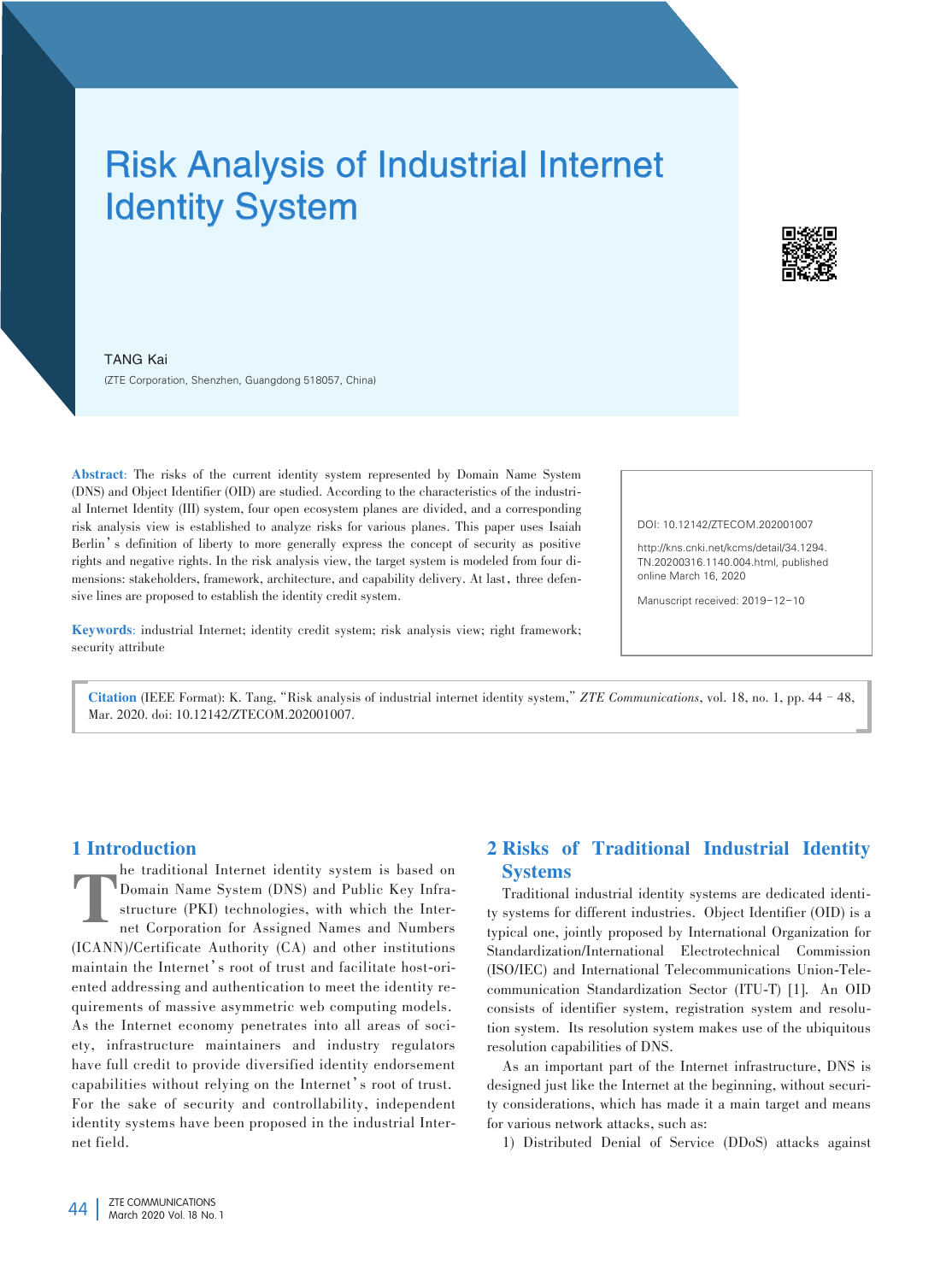DNS servers: including host exhaustion-based DNS query denial of service attacks and bandwidth exhaustion-based DNS reflector denial of service attacks (also known as DNS amplification attacks).

2) DNS hijacking against users: including DNS server address hijacking, hosts file hijacking, cache poisoning, Kaminsky cache poisoning, hacking DNS servers, etc.

Generally speaking, the traditional industrial identity systems have several risks as follows.

· Lack of authentication: Traditional DNS based industry identity systems need to be combined with other technologies to provide authentication capabilities. Due to the diversification of industry authentication scenarios, unified authentication mechanism cannot be specified from top design of the identity system.

·Lack of permission control: Finer-grained permission con⁃ trol is not available to meet the higher security requirements in some special scenarios.

· Lack of credible endorsement for identity: Authorized identity organizations do not have strong credit themselves, and often require third parties (such as regulatory authorities) to endorse in order to provide sufficient credit to the public and industry chain. However, the establishment and maturity of the identity credit system takes time.

·Interoperability risks with international roots: Not all root nodes of the identity system have backup in every country. Therefore, when interworking occurs, risks arise.

· Long authorization chain that leads to the dilution of credit: The superior nodes to inferior nodes lacks visibility and controllability from management to technology. As the authorization chain grows longer, the trust relationship weakens rapidly.

·Inadequate business admittance and certification: Lack of a mature certification standard and practice in the industry identity system is not conducive to the establishment of an identity credit system and long-term healthy development.

# 3 Ecosystem Planes of Industrial Internet **Identity**

In the 5G era, the Industrial Internet Identity (III) system is emerging with important meaning and rich connotation, covering all aspects of the industrial Internet in a broad sense. Its essence is an open identity system with a series of ecosystem characteristics. First of all, in an open Internet environment, the asset and value are the main characteristics of an identity ecosystem; secondly, the industrial Internet is based on the integration of Information Technology (IT) and Operational Tech⁃ nology (OT), and the identity has the characteristics of field and environmental relevance. The last, with strong industrialization, vertical regulation and control are often necessary.

In this paper, the III ecosystem is divided into four planes: the environment plane, service plane, asset plane, and business plane, according to [2]. As shown in Fig. 1, the III ecosystem combines new security characteristics at different planes to facilitate risk analysis.

## 4 Risk Analysis Process, View and Imple⁃ mentation

## 4.1 Risk Management Processes

In order to manage risks, each III ecosystem plane needs to support risk management processes, which are based on the ISO series of risk management guidelines, including risk analysis, risk evaluation, risk treatment, risk monitoring, etc. This article focuses on risk analysis (including risk identification).

ISO 31000: 2018 [3] and ISO 27005: 2018 [4] define gener al risk management guidelines and information security risk management guidelines, which can be used to guide the construction of a risk management system.

### 4.2 Building an III Oriented Risk Analysis View

The view of risk analysis is important for risk analysis and even risk management. As required by the principles in [3], risk management should be structured, comprehensive, customized and inclusive. It is necessary for III risk analysis to study the scope and open ecosystem characteristics of III system, conduct a comprehensive analysis based on a structured plane, and fully consider the demands of different stakeholders.

In order to analyze risks of different identity ecosystem planes, this paper builds a risk analysis view oriented to the characteristics of III system, based on mature methods and practice in the field of risk management and threat modeling. This is a more structured view of risk analysis for more logical processes and results (Fig. 2)**.** The following is the analysis process with the proposed view.

1) Determining the scope and boundaries of the target system.

When using the risk analysis view, one first needs to determine the scope and boundaries of the target system and identi-



**Figure 1. Industrial Internet Identity (III) ecosystem.**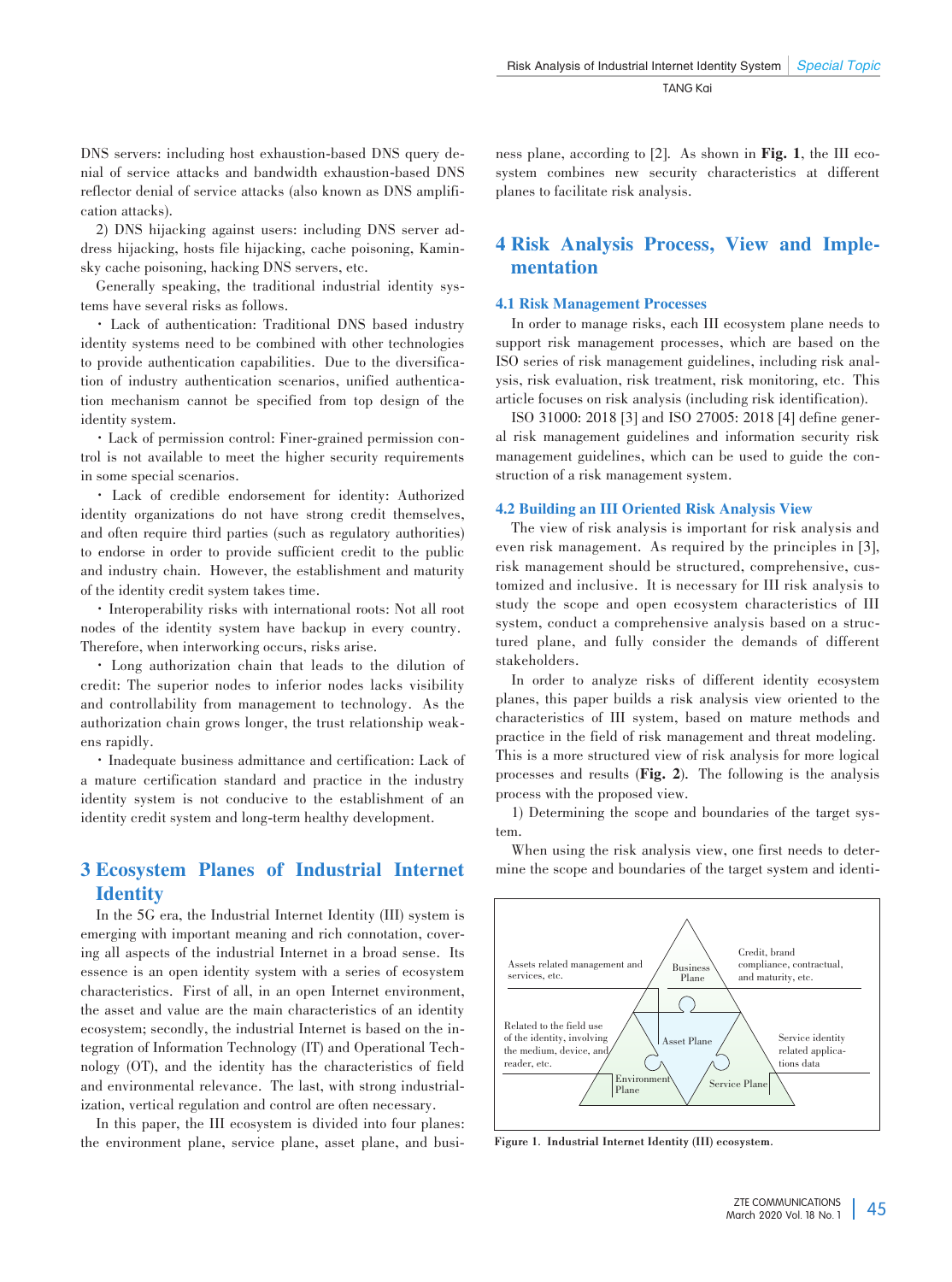TANG Kai



▲Figure 2. Proposed view of the Industrial Internet Identity (III) risk analysis.

fy III related objects. Different ecosystem planes have different scopes and objects. It is not appropriate to extend the scope and boundaries outside the III ecosystem. The main objects related to identity include identity related organizations and individuals, identified equipment or assets, various identity media such as Quick Response (QR) code, various basic identity services and auxiliary services, identifier and identity, various business information and data related to identity, etc.

2) Identifying stakeholders and right frameworks.

Isaiah Berlin has two definitions of the liberty: negative liberty and positive liberty [5]. Liberty is a sociological right, and security is a more general concept of rights. Here we use the definition of Isaiah Berlin to divide security into positive rights and negative rights. The right is closely related to the concept of stakeholders, and risk analysis always focuses on the rights of different stakeholders for different value concepts. Sometimes right is also treated as a security attribute.

The opposite of stakeholders is various sources of risks. They will use system vulnerabilities to launch attack events and bring risks to stakeholders.

Different ecosystem planes have different sets of right frameworks depending on the value concept of interest. For example, information security is mainly concerned with availability, confidentiality and integrity. Corresponding to security control, it is further expressed as Authentication, Authorization, Auditing (AAA) capabilities. This is also the theoretical basis of the six dimensions that Microsoft's Spoofing, Tampering, Repudiation, Information Disclosure, Denial of Service, Elevation of Privilege (STRIDE) threat model focuses on [6]. The privacy right that General Data Protection Regulation (GDPR) is concerned about is another type of right for human. Risk analysis requires more consideration of the sensitivity of different stakeholders to different rights.

The rights of different stakeholders may conflict, especially with the rights of regulators or decision makers. At this time, the use of a right framework can more clearly express this conflict relationship and help to form a balanced solution. In this process, risk communication is essential.

3) Reference industry mature practices.

After the above work is completed, mature reference models (attack models and abuse models) can be leveraged to conduct further risk analysis for capability delivery, object collaboration, and target system's framework, respectively. If required, further cuts can be made to the target system, with independent risk analysis for each subsystem.

Some examples of reference models are the Common Attack Pattern Enumeration and Classification (CAPEC) basis, DNS basis, cases of abuse based on traditional industry identification systems, and credit risk cases.

4) Analyzing the risks of capability delivery.

The goal of any system is to deliver some form of capability. Capability delivery risks are related to other risks of the target system, as well as to risks existing in the delivery process.

5) Analyzing the risks of object collaboration.

Security is the isomorph of the target system, the logical collaboration between objects is the foundation of the target system's capabilities and the basis to identify the value concepts. For different value concepts, objects have different types and different observation granularities, and need to be mapped to the corresponding stakeholders and right frameworks for further analysis. The risks of objects in different states and locations need to be fully considered, such as storage state, processing state, and transmission state.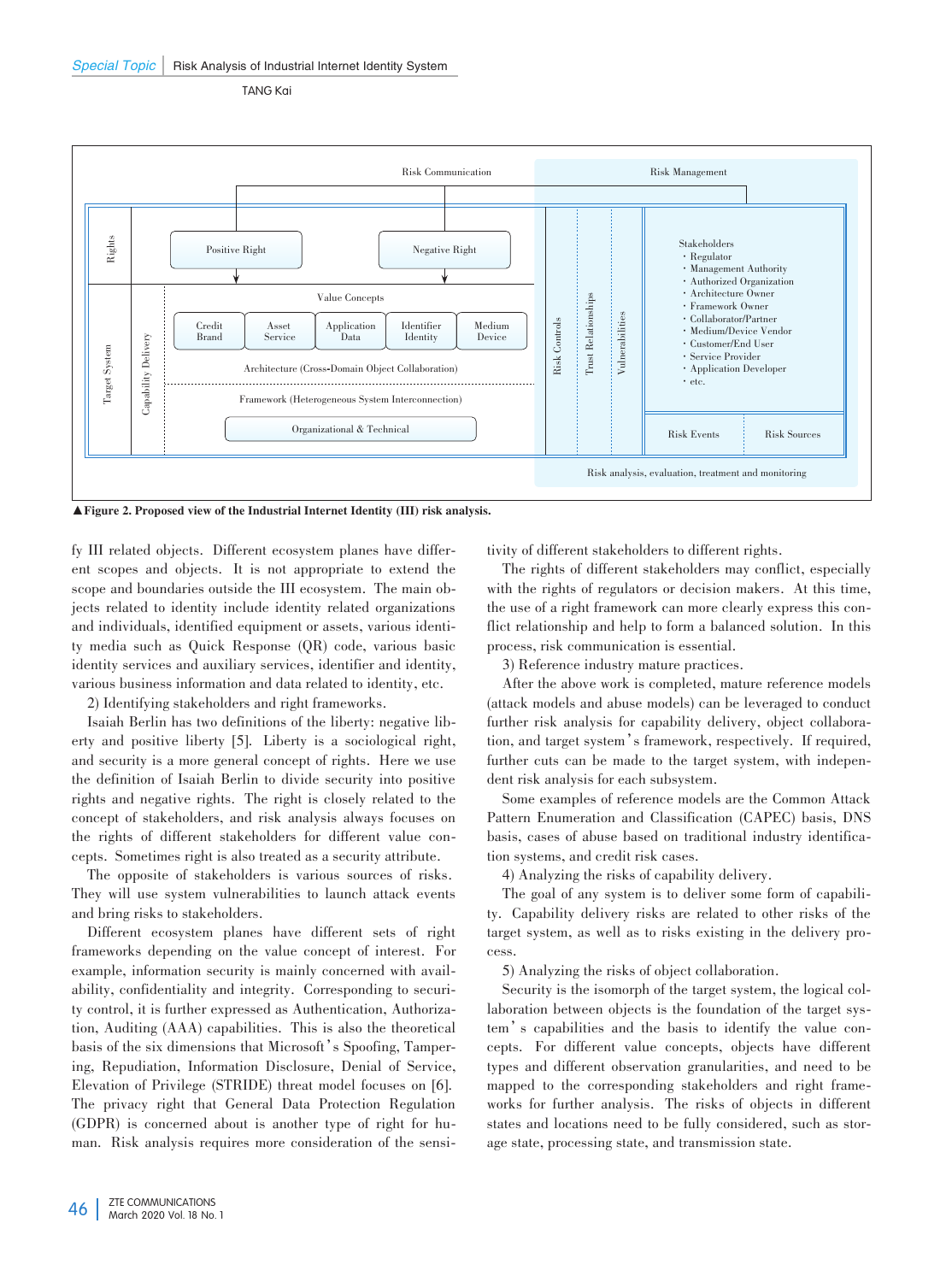The logic of the collaboration process between the objects is also subject to risks, which will bring risks to some types of value concept.

Object collaboration architecture needs to be mapped onto the target system's framework in order to achieve its basic functions. If the target system's framework does not provide the corresponding risk control or is not trusted, object collaboration architecture needs to implement risk control independently.

6) Analyzing the risks of the target system's framework.

The target system's framework includes organizational framework and technical framework, which is the physical foundation of object collaboration. For example, software is a technical framework component of digital object collaboration. The overall availability and integrity of the target system's framework is the primary consideration for risk analysis. The risks of the various components that constitute the target system's framework need to be considered as risks for another target system.

#### 4.3 Risk Analysis Implementation and Risk Classification

This section adopts the above risk analysis view and combines the new security characteristics of various vertical industries proposed in [2] to carry out risk analysis on the four III ecosystem planes and obtain a risk list (Table 1). Due to the complexity of risks, this table only lists some important objects and value related risks.

## 5 Risk Control

Risk means uncertainty. Finding deterministic attacks and abuse patterns from these uncertainties is a long-term task for the security industry. Risks can be treated by multiple ways after risk evaluations. The trust framework is a positive assumption that exists among stakeholders. Stakeholders can ignore risks and reduce costs based on trust from each other. The more general way to treat risks is to implement risk control for the target system.

From the perspective of trust, the target system's framework, collaboration architecture, and capability delivery of the target system respectively reflect the characteristics of heterogeneous system interconnection and cross-domain collaboration. Risk analysis and control need to focus on the trust boundaries of these interconnections and collaborations.

There are different types of risk control such as deterrent, preventative, detective, corrective, and restorative, based on three different dimensions: people, process, and technology. Risk control requires reference to mature standards, imple-

#### ▼Table 1. Examples of the Industrial Internet Identity (III) risks

| Ecosystem             | <b>Right Framework</b>                                                                                                                                                                                | <b>Stakeholders</b>                                                                                                 | <b>Examples of Vulnerability and Risks</b>                                                                                                                                                                                                                                                                                                                                                                                                                                                                                                                                                                                                             |
|-----------------------|-------------------------------------------------------------------------------------------------------------------------------------------------------------------------------------------------------|---------------------------------------------------------------------------------------------------------------------|--------------------------------------------------------------------------------------------------------------------------------------------------------------------------------------------------------------------------------------------------------------------------------------------------------------------------------------------------------------------------------------------------------------------------------------------------------------------------------------------------------------------------------------------------------------------------------------------------------------------------------------------------------|
| <b>Business plane</b> | Credit.<br><b>Brand</b><br>Compliance, Contractual,<br>Maturity                                                                                                                                       | Identity regulator (IDR),<br>Identity management authority<br>(IDMA).<br>Identity authorized organization<br>(IDAO) | Lack of penetrating regulatory capacity<br>Inappropriate regulation<br>Falsify/delete/tamper with identity-related date to avoid regulatory responsibility<br>Lack the ability to identity business operations<br>Lack of control over agencies and authorized organizations<br>Emergency response mechanism failed<br>Identity spam<br>Failure to use the Identity for the intended purpose and manner                                                                                                                                                                                                                                                |
| Asset plane           | Identity management ser-<br>vice.<br>Identity resolution service,<br>Identity authentication ser-<br>vice.<br>Identified asset<br>ownership,<br>Administrator right,<br>Income right,<br>Right to use | IDR.<br>IDMA.<br>IDAO,<br>Identity collaborator                                                                     | Lack of long-term and continuous identity services operation<br>Insufficient identity service performance and unresponsiveness<br>Interoperability risks<br>Lack of auditing for identity services<br>Insufficient privacy protection for users of identity services<br>Lack of sufficient strength for identity authentication<br>Inadequate protection of ownership and administrative rights of identity, and easy to be misappro-<br>priated<br>Improper use of identity and the disposal of income rights are prone to disputes<br>Identity information and services that have been tampered with and redirected<br>Supply chain collusion attack |
| Service plane         | Identity application,<br>Identity data<br>availability,<br>Confidentiality,<br>Integrity                                                                                                              | IDAO.<br>Application developer,<br>Partner.<br>Customer,<br>End user                                                | Signaling storm brought by massive III related equipment<br>Reliance on external identity services compromises low latency and high availability                                                                                                                                                                                                                                                                                                                                                                                                                                                                                                       |
| Environment<br>plane  | Identity, Identifier,<br>Medium.<br>Device<br>Confidentiality,<br>Integrity,<br>Fault tolerance.<br>Efficiency,<br>Manageability                                                                      | IDAO,<br>Device vendor,<br>Medium vendor,<br>End user                                                               | The identity medium lacks anti-fouling and error correction capabilities<br>The identifier code can be maliciously modified<br>The length and structure of the identifier affect the efficiency of field identification<br>Low-power devices are difficult to achieve high-intensity authentication and encryption for identi-<br>ty related tasks<br>Unmanned environment lacks field maintenance for identity security<br>In an open environment, identity credentials and information can be stolen                                                                                                                                                 |